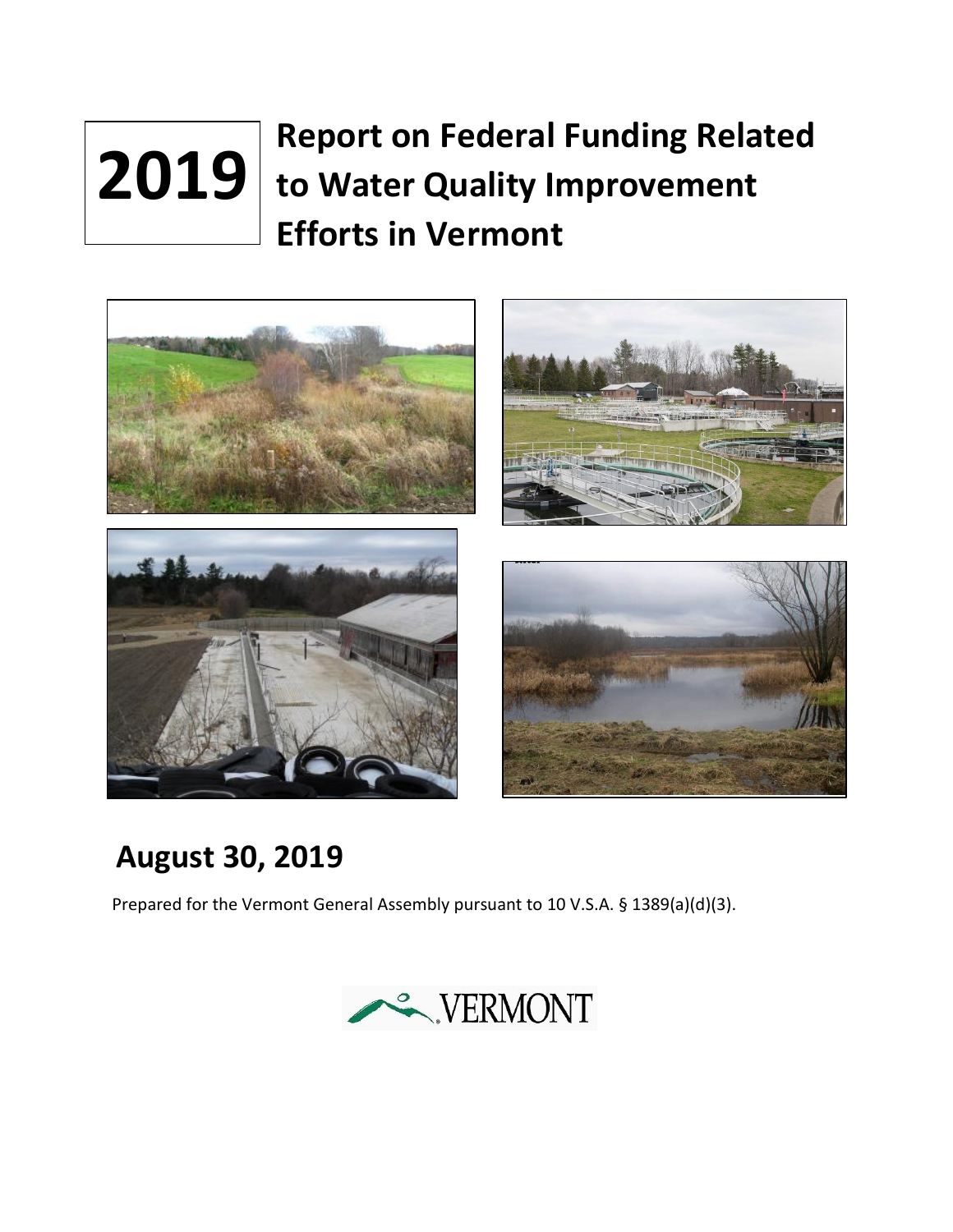## **Report on Federal Funding Related to**

## **Water Quality Improvement Efforts in Vermont**

#### **August 30, 2019**

## **Table of Contents**

| Municipal Mitigation Assistance Program - Federal Highway Administration (FHWA) Surface           |   |
|---------------------------------------------------------------------------------------------------|---|
|                                                                                                   | 4 |
|                                                                                                   |   |
| Table 1: Summary of FFY19 Funding Related to Water Quality Improvements in Vermont ____________ 5 |   |

The Secretary of Administration appreciates the assistance received from staff at the Agencies of Natural Resources, Agriculture, Food and Markets and Transportation in the preparation of this report, as well as the collaboration from USDA's Natural Resources Conservation Service and Rural Development Agencies.

Cover Photos:

| Top Left:    | Stabilized stream crossing and vegetated buffer, Courtesy of USDA NRCS           |
|--------------|----------------------------------------------------------------------------------|
| Top Right:   | Municipal wastewater treatment facility, Courtesy of Vermont DEC                 |
| Bottom Left: | New barnyard feedlot structure and waste storage facility, Courtesy of USDA NRCS |
|              | Bottom Right: Restored wetland, Courtesy of USDA NRCS                            |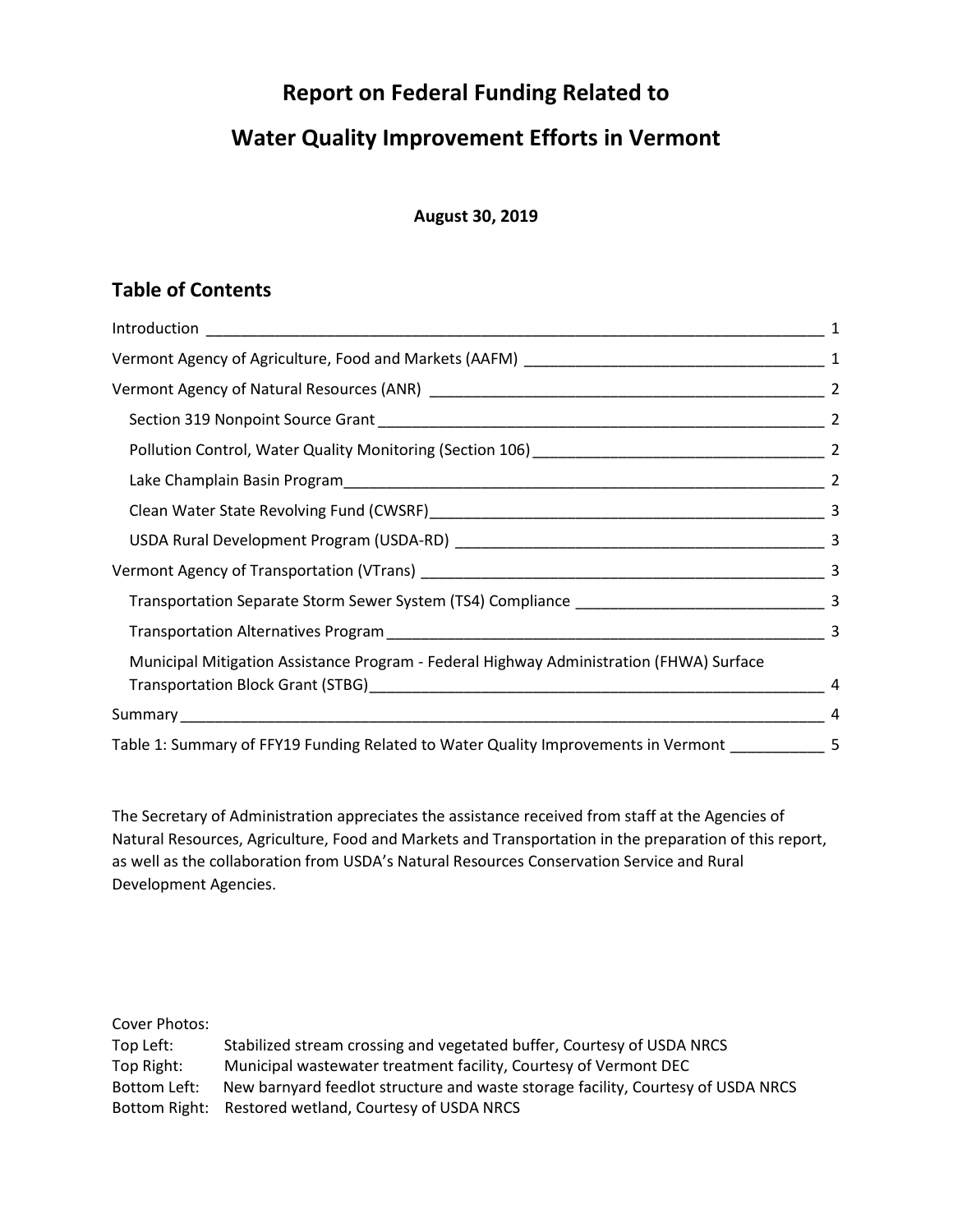## **Report on Federal Funding Related to Water Quality Improvement Efforts in Vermont**

## <span id="page-2-0"></span>**Introduction**

This report fulfills the requirement contained in 10 V.S.A. §1389a(d)(3) :

(d)(3) On or before September 1 of each year, the Secretary of Administration shall submit to the Joint Fiscal Committee a report regarding the information required under subdivision (b)(5) of this section relating to available federal funding.

(b)(5) A summary of available federal funding related to, or for, water quality improvement efforts in the State.

The intent of this report is to better anticipate federal clean water funding to support Vermont's clean water improvement programs. It should be noted that an exact correlation between state and fiscal years is not possible, first because the state (SFY) and federal fiscal years (FFY) do not coincide; second, because some federal grants cross several state fiscal years; and third, because Congress has in recent years either not passed a budget bill, passed a budget late in the fiscal year, or passed appropriations to relevant Federal agencies at different times of the year (e.g., Farm Bill vs. Interior Appropriations Bill).

The federal fiscal year runs from October 1<sup>st</sup> to September 30<sup>th</sup>, while the state fiscal year runs from July  $1<sup>st</sup>$  to June 30<sup>th</sup>. This report provides the best available estimates of FFY19 funding to be applied in SFY20, which should be considered the maximum likely values.

|                          | SFY17/FFY17    | SFY18/FFY18     | SFY19/FFY19     | SFY20/FFY20     |
|--------------------------|----------------|-----------------|-----------------|-----------------|
| <b>State Fiscal Year</b> | 7/1/16-6/30/17 | 7/1/17-6/30/18  | 7/1/18-6/30/19  | 7/1/19-6/30/20  |
| (SFY)                    |                |                 |                 |                 |
| Federal Fiscal Year      | $10/1/16$ -    | 10/1/17-9/30/18 | 10/1/18-9/30/19 | 10/1/19-9/30/20 |
| (FFY)                    | 9/30/17        |                 |                 |                 |

Table 1 at the end of the report includes federal funding that passes through the state budget, as well as funding that passes outside the state budget, such as the U.S. Department of Agriculture's (USDA) Environmental Quality Incentives Program and USDA's Rural Development low-cost loan program for municipalities.

## <span id="page-2-1"></span>**Vermont Agency of Agriculture, Food and Markets (AAFM)**

The Vermont Agency of Agriculture, Food and Markets (AAFM) receives federal funds to support its engineering capacity from the following programs related to water quality:

- U.S. Environmental Protection Agency (U.S. EPA) Section 319 Nonpoint Source Grant passthrough from Agency of Natural Resources (ANR) to AAFM. Section 319 supports 2.3 full time equivalent (FTEs) positions within AAFM. The Section 319 program is described below under the ANR section of this report.
- U.S. Department of Agriculture (USDA) Natural Resources Conservation Services (NRCS) Strategic Watershed Action Teams (SWAT), a program that focuses on the most critical sub watersheds to accelerate agricultural best practices implementation. The program currently funds 50 percent of two FTEs.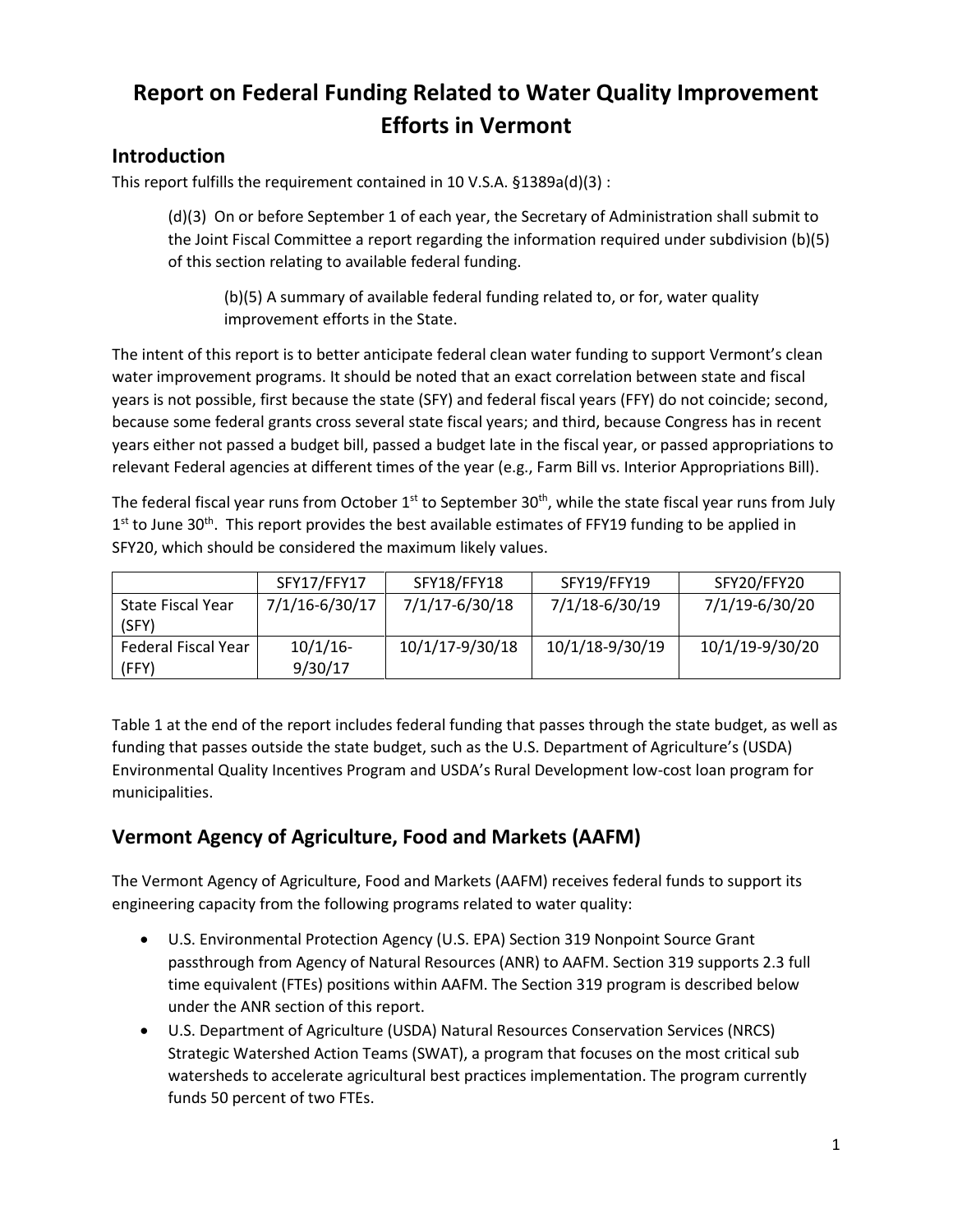The table at the end of this report has a complete list of federal programs that support agricultural water quality improvements and their funding levels for FFY19.

## <span id="page-3-0"></span>**Vermont Agency of Natural Resources (ANR)**

The Agency of Natural Resources Department of Environmental Conservation (DEC) administers and funds most of the state's environmental programs. In SFY20, DEC will receive 40.6 percent of its funding (\$42.4 million of its \$104.4 million budget) from federal sources, primarily from the U.S. EPA. Approximately \$20 million of these funds represent multiple grant awards for the Clean Water State Revolving Fund (CWSRF) and Drinking Water State Revolving Fund (DWSRF). In 2019, the federal government increased the FFY19 U.S. EPA award to DEC through the Lake Champlain Basin Program from \$4,046,724 to \$6,999,559. These SFY20 numbers reflect that increase.

#### <span id="page-3-1"></span>**Section 319 Nonpoint Source Grant**

U.S. EPA's FFY19 Section 319 Nonpoint Source Grant (PPG319) application was for \$1,154,994 a slight decrease from last year's funding level of \$1,166,901. This funding represents approximately 5.2 percent of DEC's base federal funding of approximately \$22 million (excluding federal State Revolving Loan Fund Program).

The federal Clean Water Act Section 319 grant supports approximately 10 FTEs of DEC staff efforts to implement state clean water improvement projects. The grant focuses on addressing nonpoint source pollution – diffuse sources of water pollution caused by precipitation- or snowmelt-driven stormwater runoff from parking lots, roads and other hard surfaces and agricultural lands. Nonpoint source pollution is the leading cause of water use impairment to Vermont's surface water and ground water resources. Funding supports the implementation of the major nutrient TMDLs statewide, including the Lake Champlain TMDLs for phosphorus, the Lake Memphremagog TMDL for phosphorus, and the Long Island Sound/Connecticut River TMDL for nitrogen.

#### <span id="page-3-2"></span>**Pollution Control, Water Quality Monitoring (Section 106)**

U.S. EPA's FFY19 Section 106 Water Quality Monitoring (PPG106) funds are \$1,020,265, a slight reduction from last year's report showing the FFY18 award of \$1,068,929. The FFY19 which represents approximately 4.6 percent of DEC's base federal funding of approximately \$22 million (excluding federal State Revolving Loan Fund Program).

The federal Clean Water Act Section 106 funds support staffing and related expenses to support statewide water quality monitoring and assessments to ensure that the state's surface waters – rivers, streams, lakes, ponds, and wetlands – are safe for public uses, and that municipally-operated wastewater control facilities and other dischargers into surface waters operate in a manner that maintains good water quality.

#### <span id="page-3-3"></span>**Lake Champlain Basin Program**

U.S. EPA's FFY19 Lake Champlain Basin Program (LCBP) grant to DEC (on behalf of the State of Vermont) is \$6,999,559. Approximately \$6.25 million of the \$7 million FFY19 Lake Champlain Basin Program award will contribute directly to Lake Champlain TMDL implementation projects. DEC is responsible for overall grant administration and reporting, including direct project management of \$3,900,000. Note that of the total amount for FFY19, Department of Forests, Parks and Recreation (FPR) manages \$450,000 to support forestry accepted management practice implementation, Department of Fish and Wildlife (F&W) manages \$1,325,000 for wetland acquisition and restoration, and AAFM manages \$575,000 to support agricultural best management practice implementation and program development. The total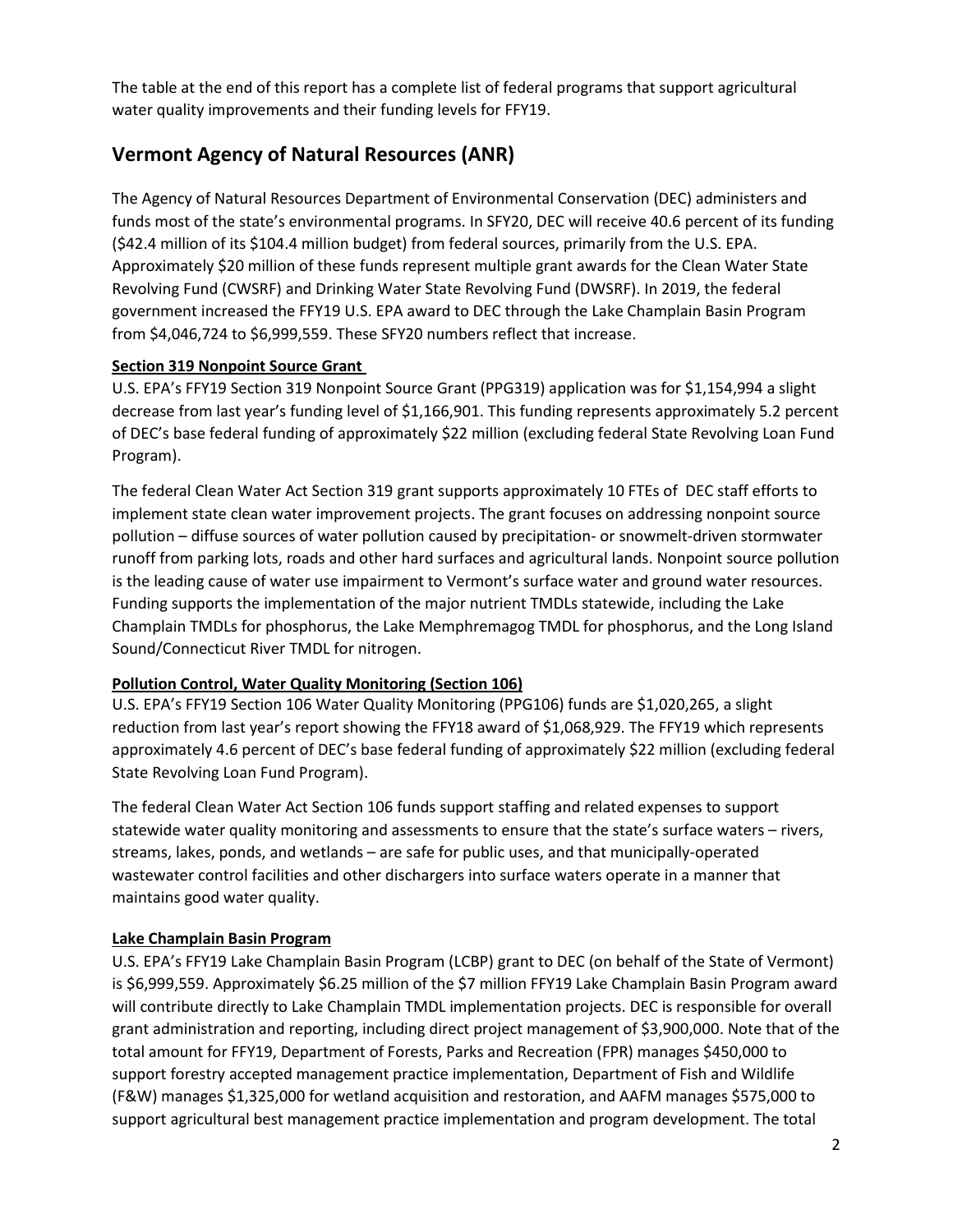funding level for FFY19 represents a \$2,952,835 increase from FFY18 funding level of \$4,046,724. The amount for DEC represents approximately 32 percent of DEC's base federal funding of approximately \$22 million (excluding federal State Revolving Loan Fund Program).

This increase is a result of work by Vermont's federal congressional delegation to increase federal funding to support implementation of the Lake Champlain Phosphorus TMDL and will largely be used to fund initiatives related to stormwater management, agricultural stewardship, and natural resources restoration. The LCBP funds also support five FTEs within DEC for FFY19 and the long-term monitoring program in Lake Champlain. The long-term monitoring data are used to identify public health risks and to track progress in implementing the Lake Champlain Phosphorus TMDL. The LCBP also routinely issues grant and contract opportunities to support the implementation of the Lake Champlain Phosphorus TMDL and to complement DEC's water quality programs throughout the watershed.

#### <span id="page-4-0"></span>**Clean Water State Revolving Fund (CWSRF)**

The CWSRF is a federal-state partnership to provide municipalities and private entities access to lowcost financing for water quality infrastructure projects. The FFY19 capitalization grant appropriation maintained the more than 21 percent increase provided in the previous year's appropriations. For Vermont, the FFY19 capitalization grant is \$7.779 million (a slight decrease from FFY18 of \$7.859 million). There is no change in the federal funding level for administration of Vermont's CWSRF program.

#### <span id="page-4-1"></span>**USDA Rural Development Program (USDA-RD)**

The USDA-RD program focuses on helping rural communities (communities at or below 10,000 population) grow economically. USDA-RD offers these communities access to low-cost financing to support drinking water, wastewater treatment, and stormwater management. The USDA-RD program estimates up to \$25.8 million will be available to support water infrastructure in FFY19.

## <span id="page-4-2"></span>**Vermont Agency of Transportation (VTrans)**

#### <span id="page-4-3"></span>**Transportation Separate Storm Sewer System (TS4) Compliance**

VTrans-managed state transportation highway network and associated non-highway transportation facilities are subject to a state DEC stormwater permit referred to as the TS4 Stormwater General Permit. VTrans uses state funds to leverage Federal Highway Administration (FHWA) Surface Transportation Block Grant (STBG) funds and Federal Aviation funds to support implementation of stormwater management and abatement practices for TS4 compliance. VTrans requests and receives Legislative approval annually for funding supporting its TS4 compliance efforts. These funds can be expended as stand-alone projects or can be used for these types of improvements as a component of other types of projects, which VTrans has routinely done. VTrans does not get any allocations of federal funds specifically for water quality improvement projects. Funds allocated and expended are at the discretion of VTrans and/or the Legislature. Funding levels noted in this report are estimates only.

#### <span id="page-4-4"></span>**Transportation Alternatives Program**

The Transportation Alternatives Program is a federally funded program established through MAP-21 and signed into law in July 2012. MAP-21's replacement, the FAST ACT, continues funding for this program to support a variety of project types, including "any environmental mitigation activity, including pollution prevention and pollution abatement activities and mitigation to address stormwater management, control, and water pollution prevention or abatement related to highway construction or due to highway runoff." The Vermont Legislature directed VTrans to dedicate half of the available funding to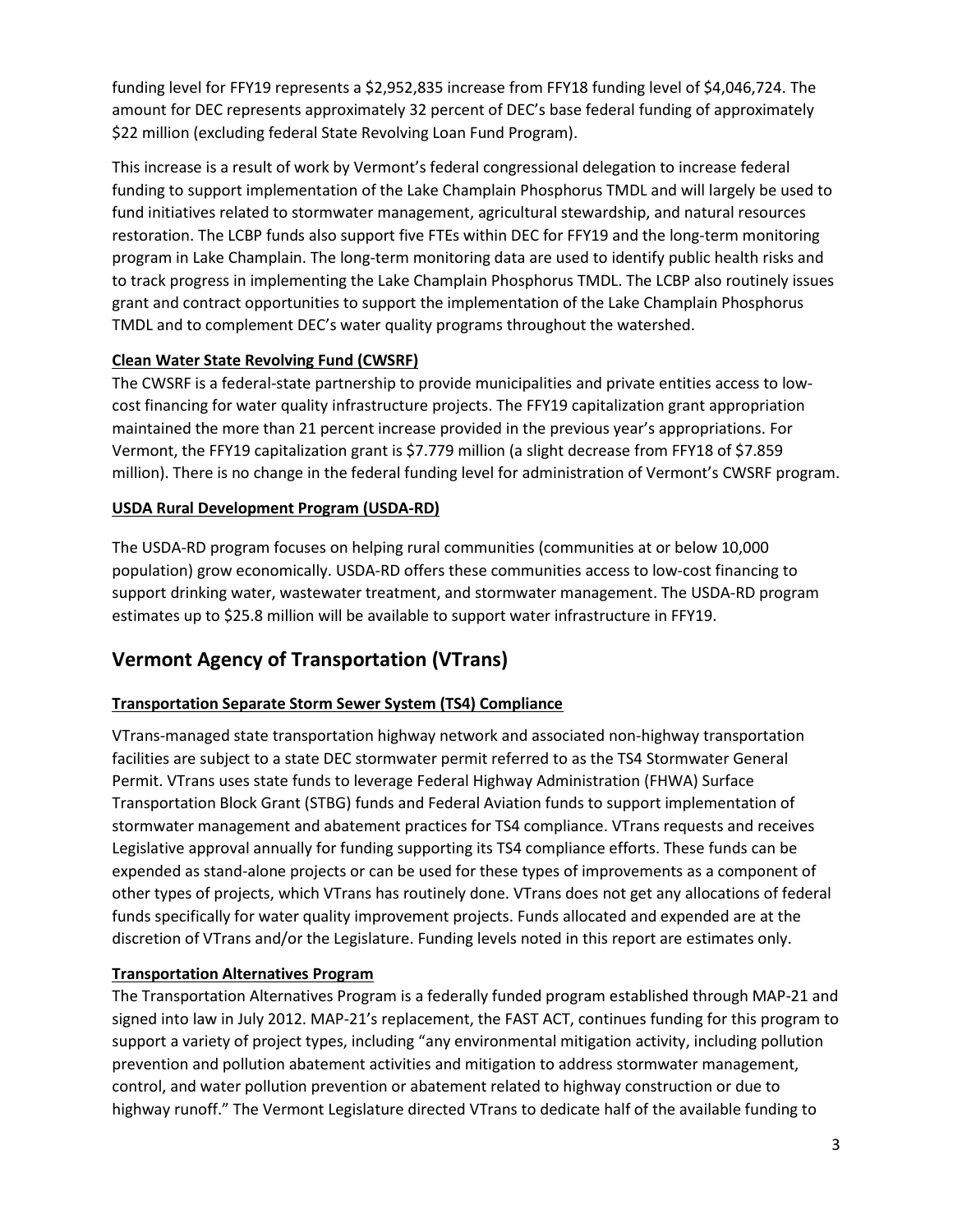these types of projects in SFY17 and to use the full amount of available funding to these types of projects in SFY18 and SFY19. For SFY20 and SFY21 there is no mandated set-aside but municipalities may still apply for funding for these types of projects. Awards result in reimbursement grants that require 20 percent in matching funds from the grantee. Transportation Alternatives funds must be granted out to eligible entities and cannot be used to support VTrans operating costs.

#### <span id="page-5-0"></span>**Municipal Mitigation Assistance Program - Federal Highway Administration (FHWA) Surface Transportation Block Grant (STBG)**

VTrans receives a set amount of STBG funds each federal fiscal year from FHWA. These funds are used for a variety of purposes, such as paving roads, rehabilitating or repairing bridges and improving infrastructure in downtowns. There is flexibility to use some of these funds for the activities described above in the Transportation Alternatives Program section, but at the expense of the other types of projects that VTrans funds. For SFY20, VTrans requested and received Legislative approval to utilize some of the FHWA STBG funds VTrans receives to grant out to municipalities. Awards result in reimbursement grants that require 20 percent in matching funds from the grantee.

### <span id="page-5-1"></span>**Summary**

Table 1 summarizes the estimated maximum federal funds available to Vermont relating to water quality and water infrastructure improvement.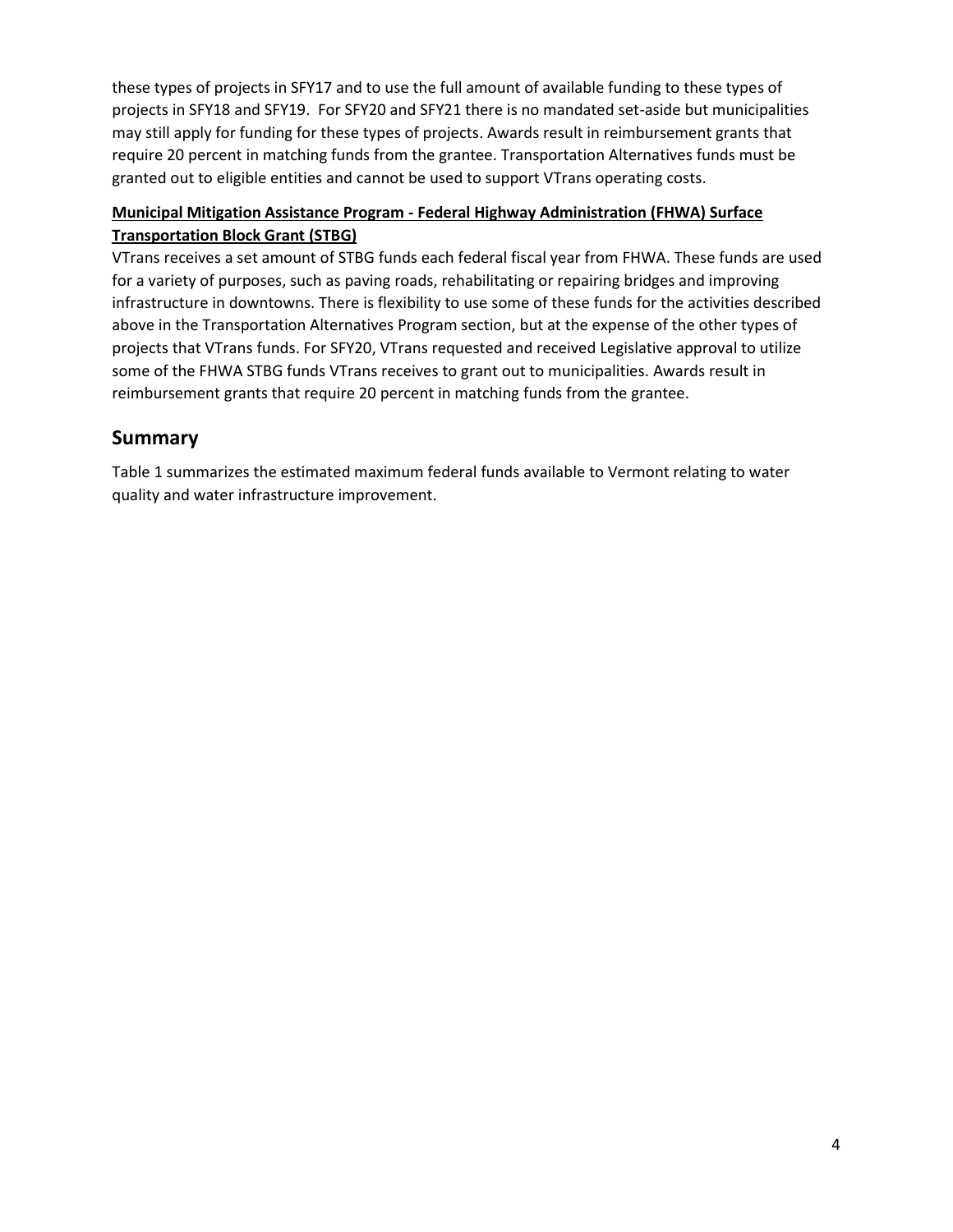## <span id="page-6-0"></span>**Table 1: Summary of FFY19 Funding Related to Water Quality Improvements in Vermont**

| <b>Sector</b>                        | <b>Federal</b><br><b>Agency</b> | Program                                                      | <b>Program Description</b>                                                                                          | <b>Lead State</b><br><b>Agency</b> | <b>FFY17</b><br><b>Budget</b> | <b>FFY18</b><br><b>Budget</b> | <b>FFY19</b><br><b>Budget</b> |
|--------------------------------------|---------------------------------|--------------------------------------------------------------|---------------------------------------------------------------------------------------------------------------------|------------------------------------|-------------------------------|-------------------------------|-------------------------------|
| Agriculture                          | <b>USDA</b><br><b>NRCS</b>      | <b>USDA NRCS</b><br>SWAT<br>Program                          | Federal share of state FTEs to<br>support agricultural best<br>practice implementation at<br>targeted watersheds    | AAFM*                              | \$46,963                      | \$61,049                      | $$68,372$ <sup>a</sup>        |
| Agriculture                          | <b>USDA</b><br><b>NRCS</b>      | Environmen<br>tal Quality<br>Incentives<br>Program<br>(EQIP) | Farm Bill program that supports<br>conservation practices for water<br>quality, soil health & ecosystem<br>benefits | AAFM*                              | \$13,714,242                  | \$13,882,226                  | \$13,548,000 <sup>b</sup>     |
| Agriculture                          | <b>USDA</b><br><b>NRCS</b>      | <b>RCPP EQIP</b>                                             | Agricultural & forestry water<br>quality improvement practices<br>in Champlain Basin                                | $DEC^*$                            | \$3,445,984                   | \$1,507,553                   | $$1,265,000^b$                |
| Agriculture                          | <b>USDA</b><br><b>NRCS</b>      | Agricultural<br>Land<br>Easements<br>(ALE)                   | Farm Bill program to conserve<br>priority agricultural land                                                         | AAFM <sup>*</sup>                  | \$2,777,500                   | \$2,502,000                   | \$3,291,000 <sup>b</sup>      |
| Agriculture                          | <b>USDA</b><br><b>NRCS</b>      | <b>RCPP ALE</b>                                              | Farm Bill program that focuses<br>ALE in Champlain Basin                                                            | AAFM*                              | \$2,558,925                   | \$1,182,500                   | $$171,000$ <sup>b</sup>       |
| Agriculture                          | <b>USDA</b><br><b>NRCS</b>      | Wetlands<br>Reserve<br>Easements<br>WRE                      | Farm Bill program to restore &<br>conserve priority wetlands                                                        | DEC*                               | \$1,746,712                   | \$153,032                     | $$1,103,000$ <sup>b</sup>     |
| Agriculture                          | <b>USDA</b><br><b>NRCS</b>      | <b>RCPP WRE</b>                                              | Farm Bill program that focuses<br>WRE in Champlain Basin                                                            | DEC*                               | \$422,449                     | \$234,167                     | \$232,000 <sup>b</sup>        |
| Agriculture                          | <b>USDA</b><br><b>NRCS</b>      | <b>CREP</b>                                                  | Farm Bill program that<br>establishes landowner<br>agreements to install woody<br>vegetated buffers                 | AAFM*                              | \$445,449                     | \$360,929                     | \$382,343°                    |
| All Sectors                          | US EPA                          | <b>EPA Clean</b><br>Water Act<br>Section 319                 | Nonpoint Source Pollution<br>Reduction                                                                              | <b>DEC</b>                         | \$1,180,793                   | \$1,166,901                   | \$1,154,994                   |
| All Sectors                          | US EPA                          | EPA Clean<br>Water Act<br>Section 106                        | Water Quality Monitoring &<br>Assessment                                                                            | <b>DEC</b>                         | \$1,114,980                   | \$1,068,929                   | \$1,020,265                   |
| <b>All Sectors</b>                   | US EPA                          | <b>EPA Lake</b><br>Champlain<br><b>Basin</b><br>Program      | Implementation of the Lake<br>Champlain Management Plan                                                             | <b>DEC</b>                         | \$526,000                     | \$4,046,724                   | \$6,999,559                   |
| Clean<br>Water<br>Infrastruct<br>ure | US EPA                          | EPA Clean<br><b>Water State</b><br>Revolving<br>Fund         | Low-cost financing for water<br>quality infrastructure projects                                                     | <b>DEC</b>                         | \$6,525,000                   | \$7,859,000                   | 7,779,000                     |
| Clean<br>Water<br>Infrastruct<br>ure | USDA-<br><b>RD</b>              | <b>USDA Rural</b><br>Develop-<br>ment                        | Low-cost financing for water<br>quality infrastructure projects in<br>rural communities<br>$(10,000 population)$    | $DEC^*$                            | \$23,831,761                  | \$20,000,000                  | \$25,876,000 <sup>d</sup>     |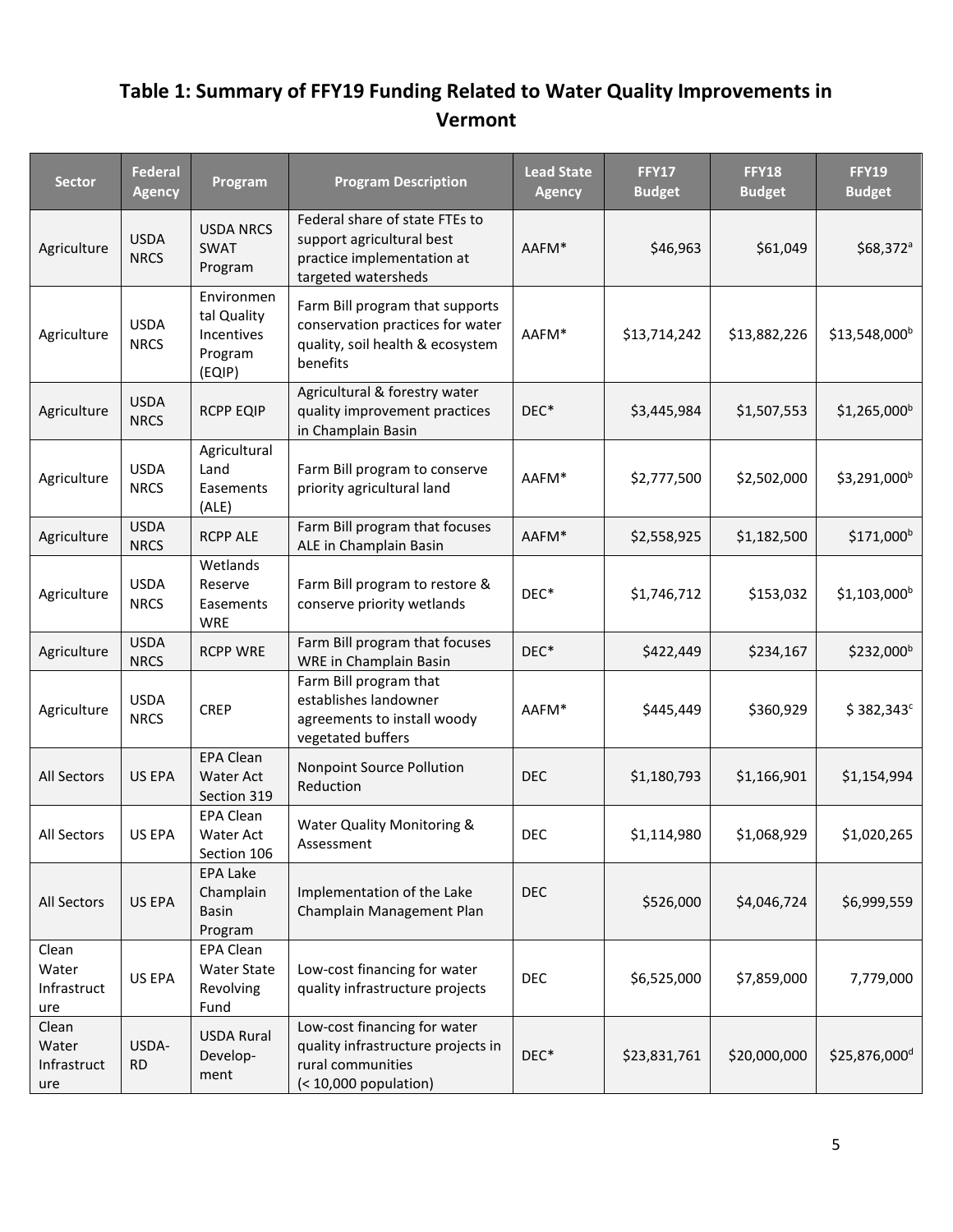| <b>Sector</b>      | <b>Federal</b><br><b>Agency</b> | Program                                                                                 | <b>Program Description</b>                                                                                                             | <b>Lead State</b><br><b>Agency</b> | <b>FFY17</b><br><b>Budget</b> | <b>FFY18</b><br><b>Budget</b> | <b>FFY19</b><br><b>Budget</b> |
|--------------------|---------------------------------|-----------------------------------------------------------------------------------------|----------------------------------------------------------------------------------------------------------------------------------------|------------------------------------|-------------------------------|-------------------------------|-------------------------------|
| Transporta<br>tion | <b>FHWA</b>                     | TS4<br>Stormwater<br>General<br>Permit                                                  | Projects and maintenance<br>practices to address TS4<br>compliance state highways and<br>VTrans managed non-highway<br>developed lands | VTrans**                           | \$3,200,000                   | \$4,000,000                   | \$4,000,000                   |
| Transporta<br>tion | <b>FHWA</b>                     | Transportati<br>on<br>Alternatives                                                      | Variety of transportation<br>projects that meet eligibility<br>criteria, one of which is<br>environmental mitigation                   | VTrans***                          | \$1,100,000                   | \$2,200,000                   | $$2,200,000$ <sup>e</sup>     |
| Transporta<br>tion | <b>FHWA</b>                     | Municipal<br>Mitigation<br>Assistance -<br>Surface<br>Transportati<br>on Block<br>Grant | Variety of transportation<br>projects that meet eligibility<br>criteria, one of which is<br>environmental mitigation                   | VTrans***                          | \$5,442,342                   | \$5,442,342                   | \$1,428,000                   |
| <b>TOTAL</b>       |                                 |                                                                                         |                                                                                                                                        |                                    | \$68,079,100f                 | $$65,667,352$ <sup>f</sup>    | \$70,518,533                  |

State Lead Agency Footnotes

\* Federal appropriations pass in whole or part outside of the state budget

\*\* Federal funds shown are estimates only across multiple VTrans program areas and budgets.

\*\*\* Funds shown reflect the amount appropriated by the Legislature during each of the state fiscal years

Footnotes on dollar figures

a. 8/23/2019 – AAFM total expenditures paid in FFY19 by SWAT grant.

b. 8/21/2019 – NRCS – O.Racicot for VAAFM - Ryan Patch – numbers rounded to nearest \$1,000

c. 8/23/2019 – FSA – K. Peck for VAAFM – Jeff Cook – The total Vermont FSA paid 10/1/18 through 8/23/18 for CRP and CREP, including annual rental payments for all contracts, cost-shares and incentive payments.

d. These figures comprise USDA RD planned spending for the federal fiscal year accounting for all water infrastructure projects, including wastewater, stormwater, and drinking water. It is not feasible to distinguish the relative proportions of each sector until that fiscal year is closed.

e. Depends upon the grant application

f. The 2017 and 2018 versions of this annual report series included errors in the Table 1 total sum of federal funds for FFY17-18. The FFY17-18 total sums have been corrected in this 2019 report.

#### **Key to Abbreviations:**

AAFM: Vermont Agency of Food and Markets ALE: Agricultural Land Easements CREP: US Department of Agriculture Conservation Reserve Enhancement Program DEC: Vermont Department of Environmental Protection EPA: US Environmental Protection Agency FTE: Full Time Equivalent; a staff position FHWA: Federal Highway Administration NRCS: USDA Natural Resources Conservation Service RCPP: US Department of Agriculture Resource Conservation Performance Partnership SWAT: USDA NRCS Strategic Watershed Action Team TMDL: Total Maximum Daily Load USDA: US Department of Agriculture TS4: Transportation Separate Storm Sewer System stormwater general permit